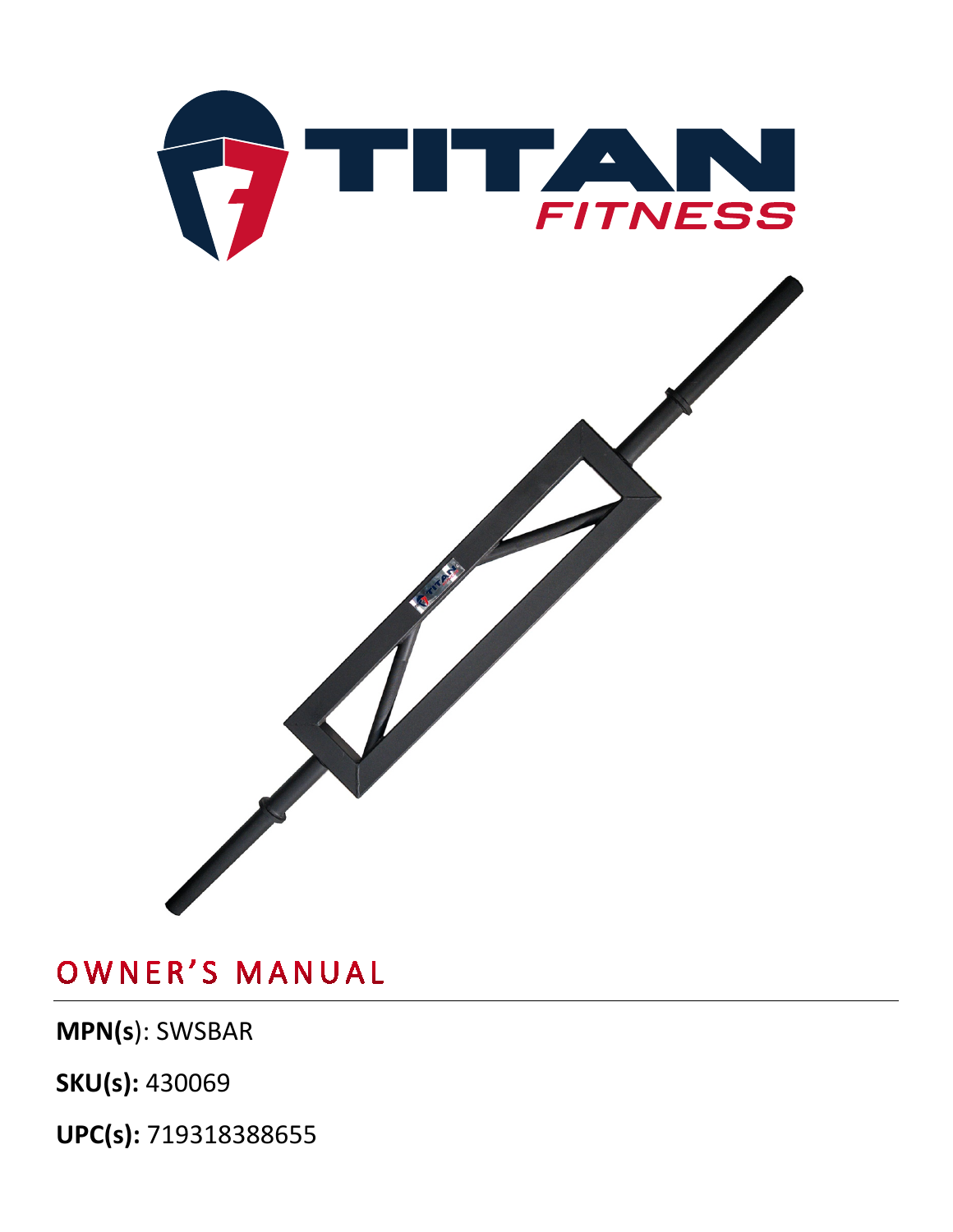# PARTS DIAGRAM / EXPLODED VIEW

| KEY | <b>BOX</b> | <b>DESCRIPTION</b> | ידר |
|-----|------------|--------------------|-----|
|     |            | <b>Swiss Bar</b>   |     |

## ASSEMBLY INSTRUCTIONS

- No Assembly Instructions Required.